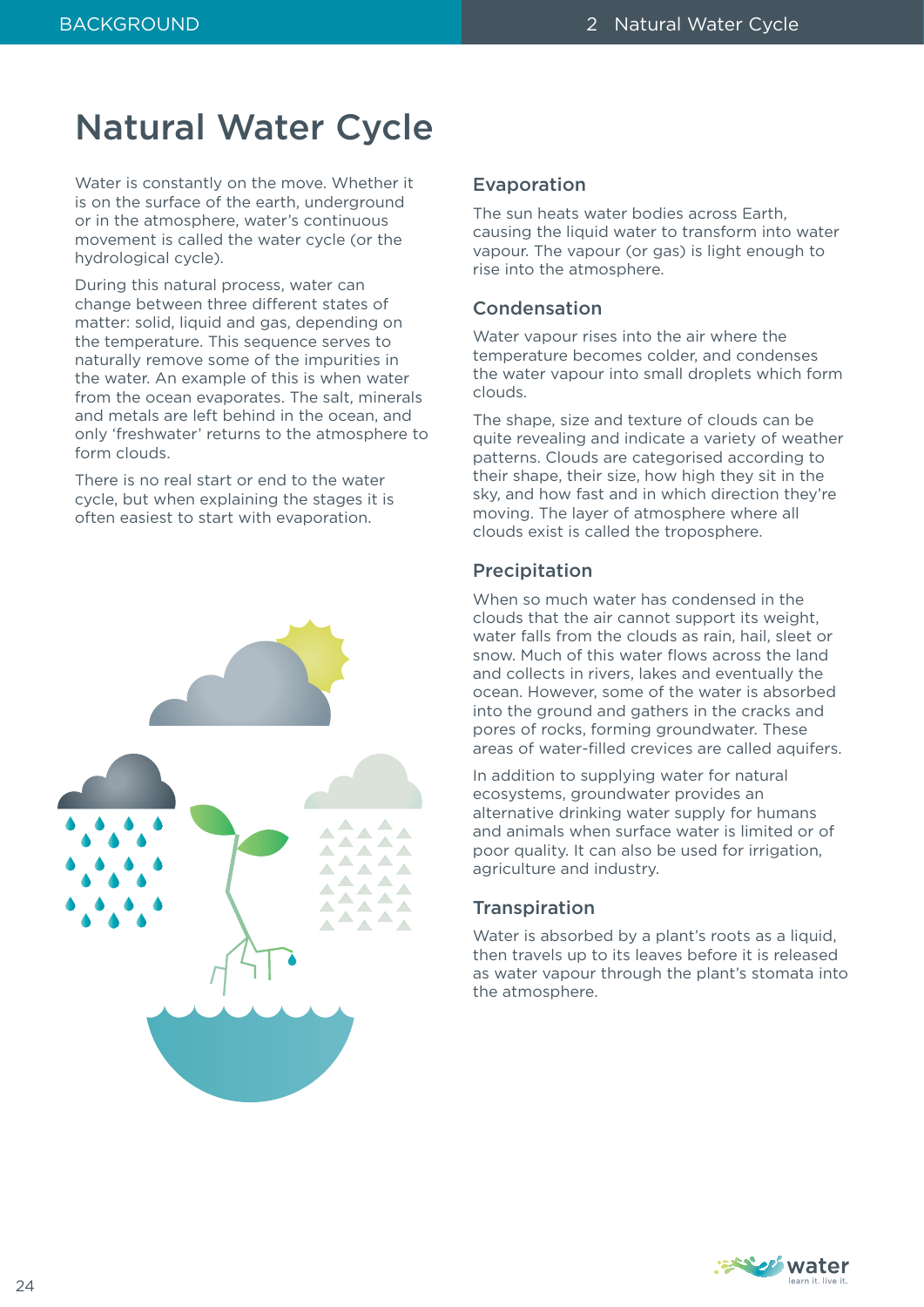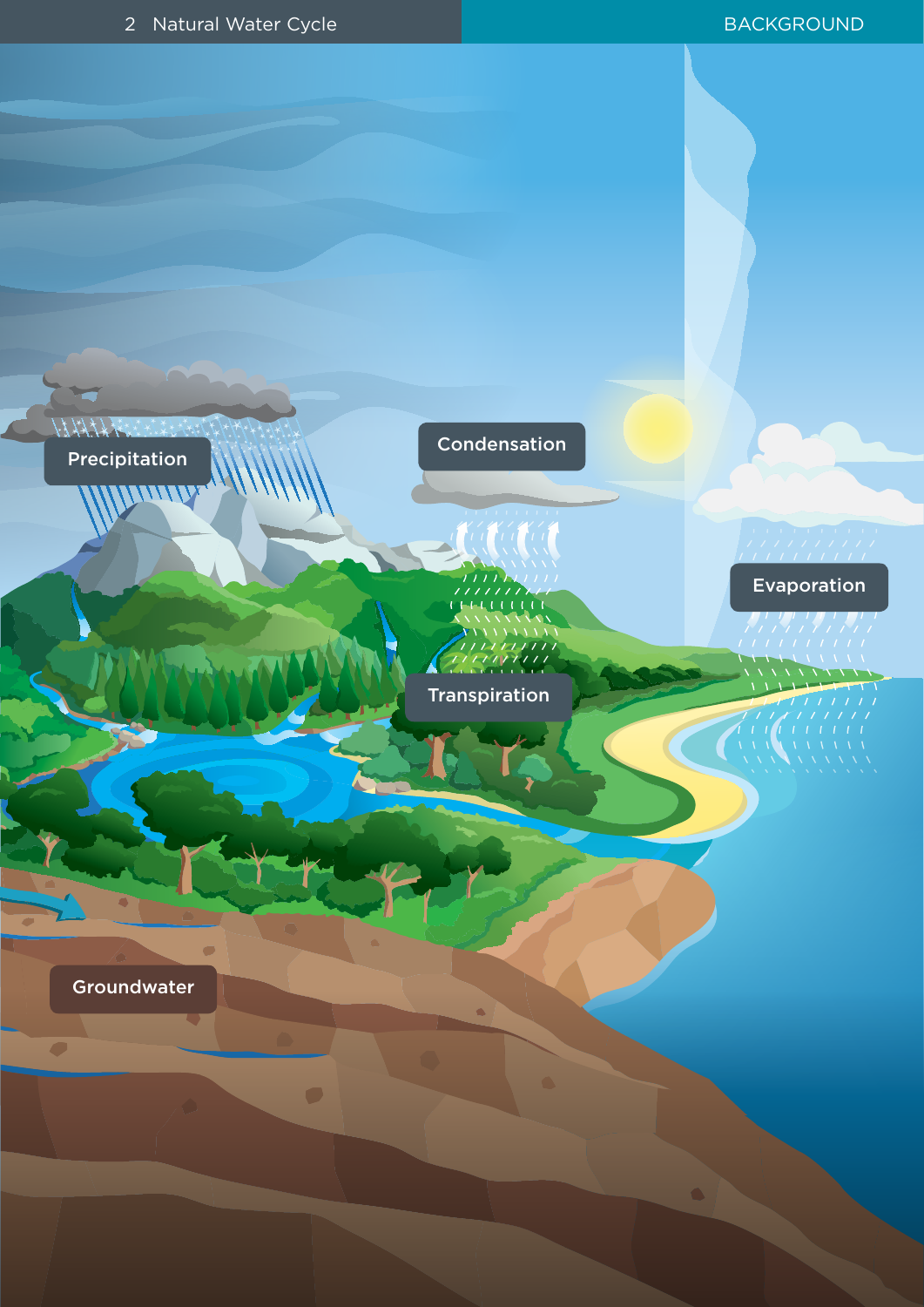# Water Cycle in a Jar

The water cycle is the continuous movement of water on Earth. As water moves through the cycle, it changes states and can be found naturally as a solid, liquid or gas. The stages of the water cycle include:

- Evaporation: water is heated by the sun and transformed into water vapour (or gas).
- Condensation: the cool air in the atmosphere changes the water vapour into tiny droplets that form clouds.
- Precipitation: water falls from the clouds when so much water has condensed that the air around the cloud cannot support it. This water falls to the ground as rain, snow, sleet or hail (precipitation), and seeps into the earth (infiltration).
- Transpiration: water absorbed by a plant's roots travels up through to the leaves before being released through the stomata into the atmosphere as water vapour.

Recreate the water cycle by making your own terrarium in this simple experiment.

WARNING: There are some risks associated with the use of bagged compost and potting mix. To reduce these risks, please:

- read the warning on the bagged compost/ potting mix before use
- always wear gloves when handling soil, potting mix or compost
- avoid inhaling the mix by wearing a face mask
- carefully dampen the mix to reduce airborne particles
- wash hands thoroughly after using potting mix or compost, even if you've been wearing gloves.

# Main Activity

### *Materials*

- rocks
- soil
- small plant
- soft drink bottle cap
- plastic glove
- sand
- jar with lid (you could also use an old soft drink bottle cut in half and covered with plastic wrap)

### *Method*

- 1. Place a layer of rocks over the bottom of the jar, approximately 0.5-1 cm deep.
- 2. Sprinkle a thin layer of sand over the rocks, approximately 0.5 cm deep.
- 3. Cover the sand with a thick layer of soil (3-4 cm). The rocks, sand and soil create a similar soil structure to that found on Earth.
- 4. Wearing a glove, use your finger to make a small hole in the soil for your plant.
- 5. Keep your glove on and put the plant in the hole. Pat the soil firmly around the plant's roots.
- 6. Fill the soft drink bottle cap with water and carefully place the cap on the soil.
- 7. Screw the lid on the jar (or use plastic wrap to seal the container) and place it in a sunny position.
- 8. Observe your experiment over the next seven days. Once you have finished your experiment, you may like to transfer the plant to your garden.

Note: If you are making your terrarium in groups or pairs, take turns for each of the steps.